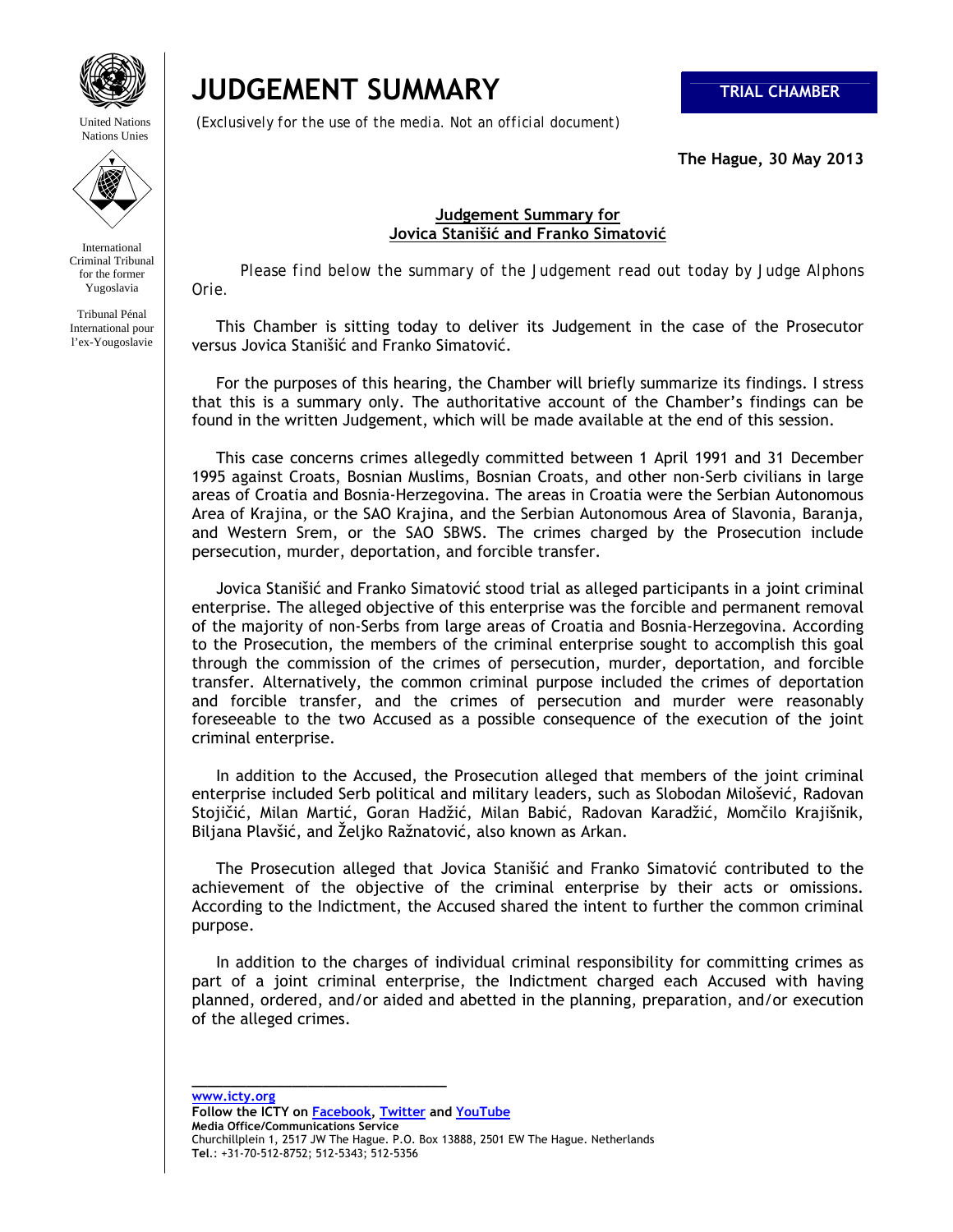The Prosecution alleged that, as of 1991 Jovica Stanišić was the head of the Republic of Serbia's State Security Service, or the DB, and that Franko Simatović functioned under his direct authority as a DB official throughout the Indictment period.

 According to the Indictment, Jovica Stanišić and Franko Simatović participated in the joint criminal enterprise through their interaction with, inter alia, a special unit of the Serbian DB known as the Special Purpose Unit or the Red Berets. In this summary I will refer to this formation as "the Unit". Stanišić and Simatović further participated through their interaction with the Skorpions and the Serbian Volunteer Guard, also known as Arkan's men. In this summary, I will refer to the Serbian Volunteer Guard as the SDG. It is alleged that the Accused secretly established these groups as special units of the DB for the purpose of undertaking military actions in Croatia and Bosnia-Herzegovina. According to the Prosecution, the Accused directed the involvement of these units in particular operations in these countries. Furthermore, the Accused are alleged to have trained, supplied, financed, and supported them.

 The Prosecution further alleged that the Accused participated in the joint criminal enterprise through their interaction with other Serb Forces, including the SAO Krajina Police, and that they provided channels of communication between core members of the criminal enterprise throughout the Indictment period.

 During the trial, 95 fact and expert witnesses appeared before the Chamber and almost 5,000 exhibits were admitted into evidence. A large number of witnesses testified with protective measures, aimed at protecting the witnesses' personal safety and security, or that of their family. This was the case for 54 of the 133 witnesses whose evidence the Chamber received. The Chamber also granted applications from Serbia seeking protective measures to secure its national security interests, mostly in relation to redacting parts of exhibits.

The Chamber will now give a summary of its findings.

 In accordance with an agreement between the parties, the Chamber found that there was an armed conflict in the territories of Croatia and Bosnia-Herzegovina that extended throughout the period relevant to the crimes charged in the Indictment.

 Considering that crimes were committed throughout the Indictment area over the course of many years, and that the victims of the crimes were, with few exceptions, non-Serb civilians the Chamber found beyond a reasonable doubt that there was a widespread attack directed against the non-Serb civilian population in the SAO Krajina, the SAO SBWS, and the Indictment municipalities in Bosnia-Herzegovina.

 The Chamber has considered evidence on a significant number of specific incidents of deportation and forcible transfer. For instance, two witnesses provided evidence on an incident of 9 April 1992, where members of the SDG and other armed men collected at least 90, primarily elderly, Croats and Hungarians from Erdut and put them on buses to Sarvaš. In Sarvaš, the people were told to walk towards Croat-controlled Osijek, which they did. The Chamber found beyond a reasonable doubt that these perpetrators committed the crime of deportation as a crime against humanity.

 The Chamber also received evidence relating to the departure of between 80,000 and 100,000 Croats and other non-Serb civilians from the SAO Krajina in 1991 and 1992. The Chamber found that the people fleeing did so as a result of the situation prevailing in the region, which was created by a combination of the following factors: attacks on villages and towns with Croat population; killings; use of human shields; detention; beatings; forced labour; sexual abuse and other forms of harassment of Croat persons; and looting and destruction of property.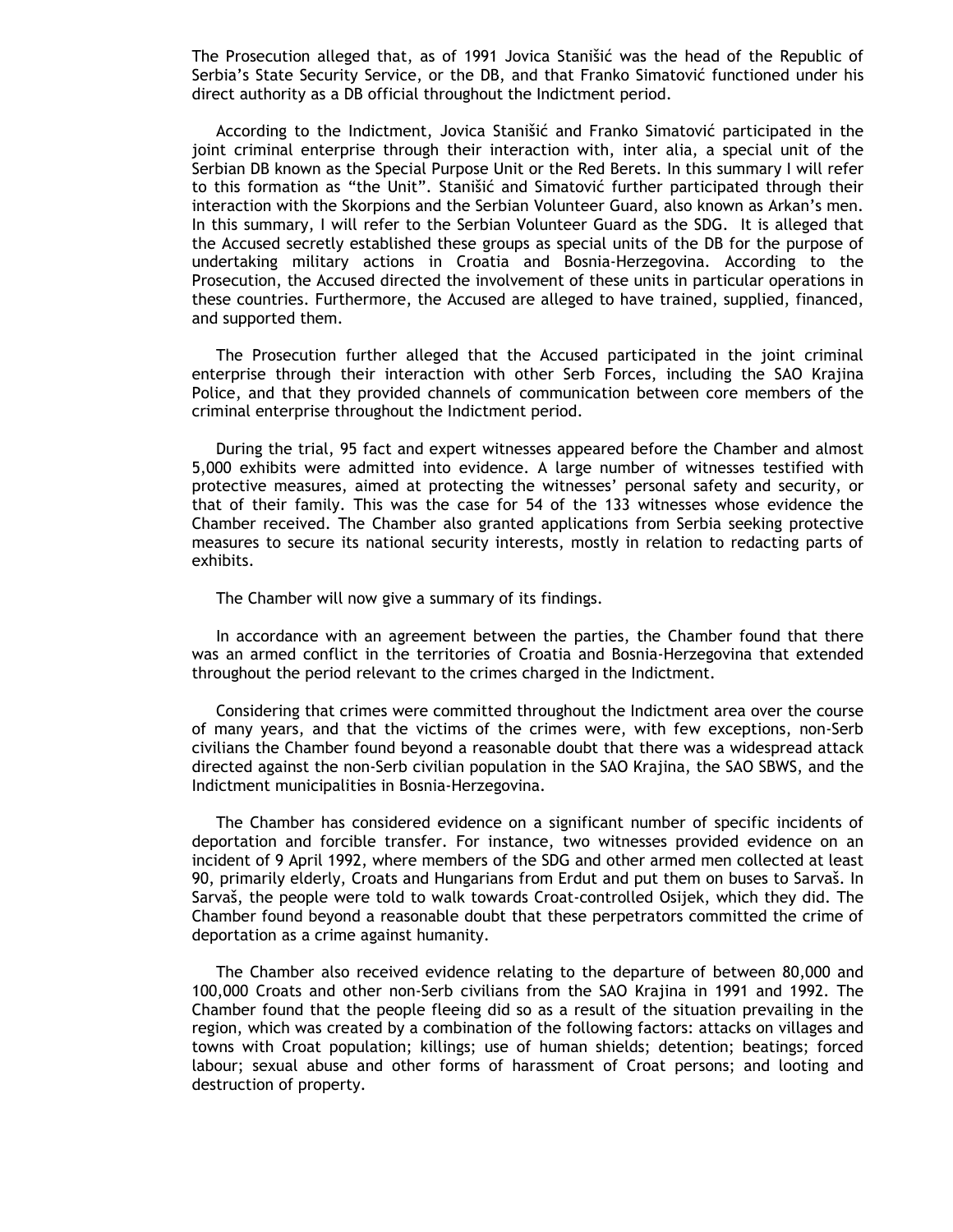Noting that fear of violence, duress, detention, psychological oppression, and other such circumstances may create an environment where there is no choice but to leave, the Chamber found that those who left the SAO Krajina as a result of the circumstances prevailing there, were forcibly displaced. Based on the foregoing, the Chamber found that members of the SAO Krajina Police, the SAO Krajina territorial defence, and the Yugoslav People's Army, or the JNA, among other forces, in carrying out the aforementioned acts of violence and harassment, committed the crime of deportation as a crime against humanity.

 The Chamber also found that the SDG, the Unit, the SAO Krajina Police, and other forces, committed the crimes of deportation and forcible transfer at numerous locations in Croatia and Bosnia-Herzegovina throughout the Indictment period.

 The Chamber further received and considered adjudicated facts and evidence on numerous incidents of murder. As an example, the Chamber found that on or about 20 October 1991, members of the SAO Krajina Police rounded up local, mainly Croat civilians and brought them to the fire station in Hrvatska Dubica. The following day, at Krečane near Baćin, members of the SAO Krajina Police shot and killed 39 Croat detainees, many of whom were elderly. The Chamber found that members of the SAO Krajina Police committed the crime of murder as a crime against humanity and as a violation of the laws and customs of war.

 The Chamber further found that the SDG, the Unit, the Skorpions, the SAO Krajina Police, and other forces committed a large number of murders against Croats, Muslims, and other non-Serbs in Croatia and Bosnia-Herzegovina.

 Having examined the evidence and its findings with regard to the incidents of murder, deportation, and forcible transfer, the Chamber found that they had been carried out with discriminatory intent. The Chamber therefore concluded that they constituted persecution as a crime against humanity.

 The Indictment charged the Accused with individual criminal responsibility for the crimes of murder, deportation, forcible transfer, and persecution. These charges were based on the Accused's alleged participation in a joint criminal enterprise, the object of which was the forcible and permanent removal of the majority of non-Serbs from large areas of Croatia and Bosnia-Herzegovina. The Chamber will now address whether the aforementioned crimes can be attributed to the Accused.

 The Chamber found that as of 31 December 1991, Jovica Stanišić was the head of the Serbian DB and that Franko Simatović was employed in the Second Administration of the DB throughout the Indictment period.

 The Chamber has received a substantial amount of evidence regarding the role of the Accused vis-à-vis the Unit, other alleged special units of the Serbian DB, and other Serb Forces, often from former members of the same formations or through official DB documentation.

 Turning first to the Unit, also known as the Red Berets and later as the JATD, the Chamber found that in the period from May to August 1991, Jovica Stanišić and Franko Simatović formed a Serbian DB unit consisting of around 25 to 30 persons. From late April or early May to July 1991, Franko Simatović cooperated with others in the establishment and operation of a training camp at Golubić, where training commenced in May 1991. Following meetings in Belgrade between Martić and Stanišić and between Simatović and Captain Dragan, instructors Captain Dragan and Dragan Filipović provided training at Golubić, together with, among others, Živojin Ivanović. Upon completion of their training, a number of trainees from Golubić became training instructors themselves.

 The Chamber found that the training at Golubić was of a military character and included weapons and ambush training, as well as the treatment of prisoners of war and the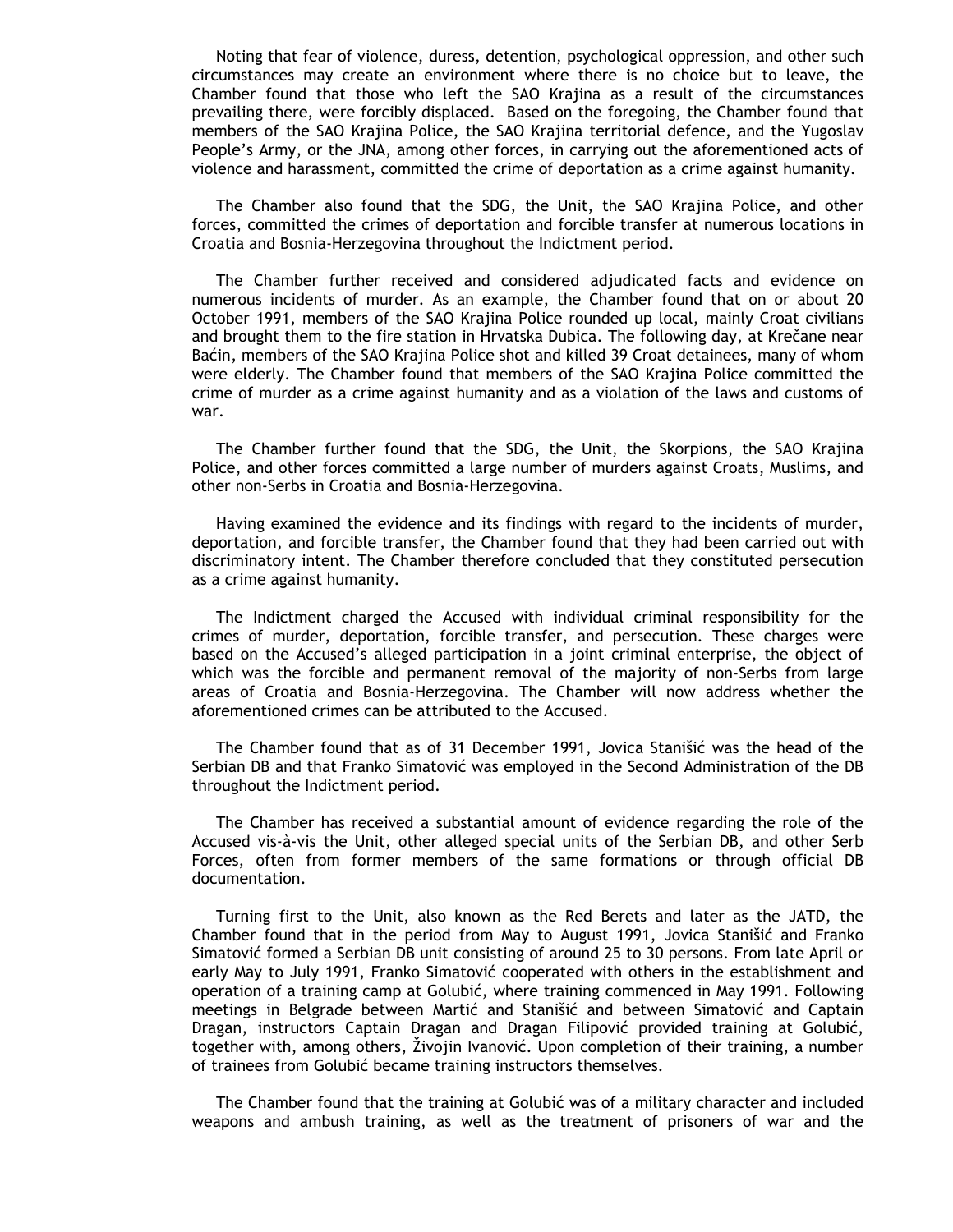treatment of civilians in armed conflict. A total of between 350 and 700 members of the SAO Krajina Police and the SAO Krajina territorial defence were trained at Golubić between April and August 1991. Men who had trained at Golubić set up further units and trained other people in the SAO Krajina. They also participated alongside Simatović, Captain Dragan, and Živojin Ivanović in operations in the SAO Krajina between June and August 1991.

 The Chamber found that the Golubić camp was the first of a number of similar camps, where the Unit trained new recruits and other Serb forces. The Unit also deployed its members to various operations of a military character with the support and under the control of the Accused. From late 1991, these camps included the Ležimir camp at Mount Fruška Gora from where the Unit was deployed to operations in the SBWS in September 1991. In 1992, the camps included the Pajzoš camp at Ilok from where members of the Unit were deployed to participate in the take-over of Bosanski Šamac in May 1992, as well as the Mount Ozren and Vila camps, from where members of the Unit were deployed to participate in the Doboj operations in April-July 1992. The Chamber found that members of the Unit committed the crimes of murder, deportation, and forcible transfer in Bosanski Šamac municipality and deportation and forcible transfer in Doboj municipality in 1992.

 In 1993, the Unit's training activities continued at the Tara camp and at the Skelani and Bratunac camps from which the Unit took part in combat and mop-up operations in the Skelani area in March and April 1993 and in the Bratunac area in first part of 1993. Training of the Unit continued in 1995 at the Bilje camp, the Sova camp, and the Pajzoš camp.

 In 1997, the Accused attended a ceremony marking the anniversary of the Unit's formation, during which Simatović praised the Unit's achievements in, as he put it, protecting national security in circumstances where the existence of the Serbian people was directly jeopardised throughout its entire ethnic area. On this occasion, Stanišić presented awards to several members of the Unit.

 In conclusion, the Chamber found that the Accused directed and organized the formation of the Unit, organized its involvement in a number of operations in Croatia and Bosnia-Herzegovina, and directed and organized its financing, logistical support, and other substantial assistance or support, throughout the Indictment period. From at least September 1991, the Accused were in command of the Unit and controlled its deployment and training activities through leading Unit members. As of August 1993, the Unit formally became a part of the Serbian DB, when it was formalized as the JATD.

 With regard to the other alleged special units of the DB, the Chamber considered that the ties between these formations and the Accused were less substantial. For example, the Chamber was unable to conclude that the Accused directed or organised the formation of the SDG or the Skorpions, or directed them in any particular operations. Moreover, the Chamber made only a limited number of findings that the Accused provided support to these two formations.

 The Chamber found that the Accused, among others, directed and organized the formation of the SAO Krajina Police, in cooperation with Milan Martić. Furthermore, they contributed to the financing of the SAO Krajina Police in 1990 and 1991, and organized logistical support, in the form of weapons and communication equipment between December 1990 and May or June 1991. The Chamber also found the SAO Krajina Police committed murders in 1991, and deportation in 1991 and 1992, in the SAO Krajina.

 The Chamber finally considered the allegations that the Accused provided "channels of communication" between and among the core members of the joint criminal enterprise in Belgrade, in the specific regions, and locally, throughout the Indictment period. Based on the evidence before it, the Chamber found that the Accused were in direct and frequent contact with many of the alleged members of the joint criminal enterprise. It further found that, on occasion, Stanišic acted in a liaison capacity at least in the contacts between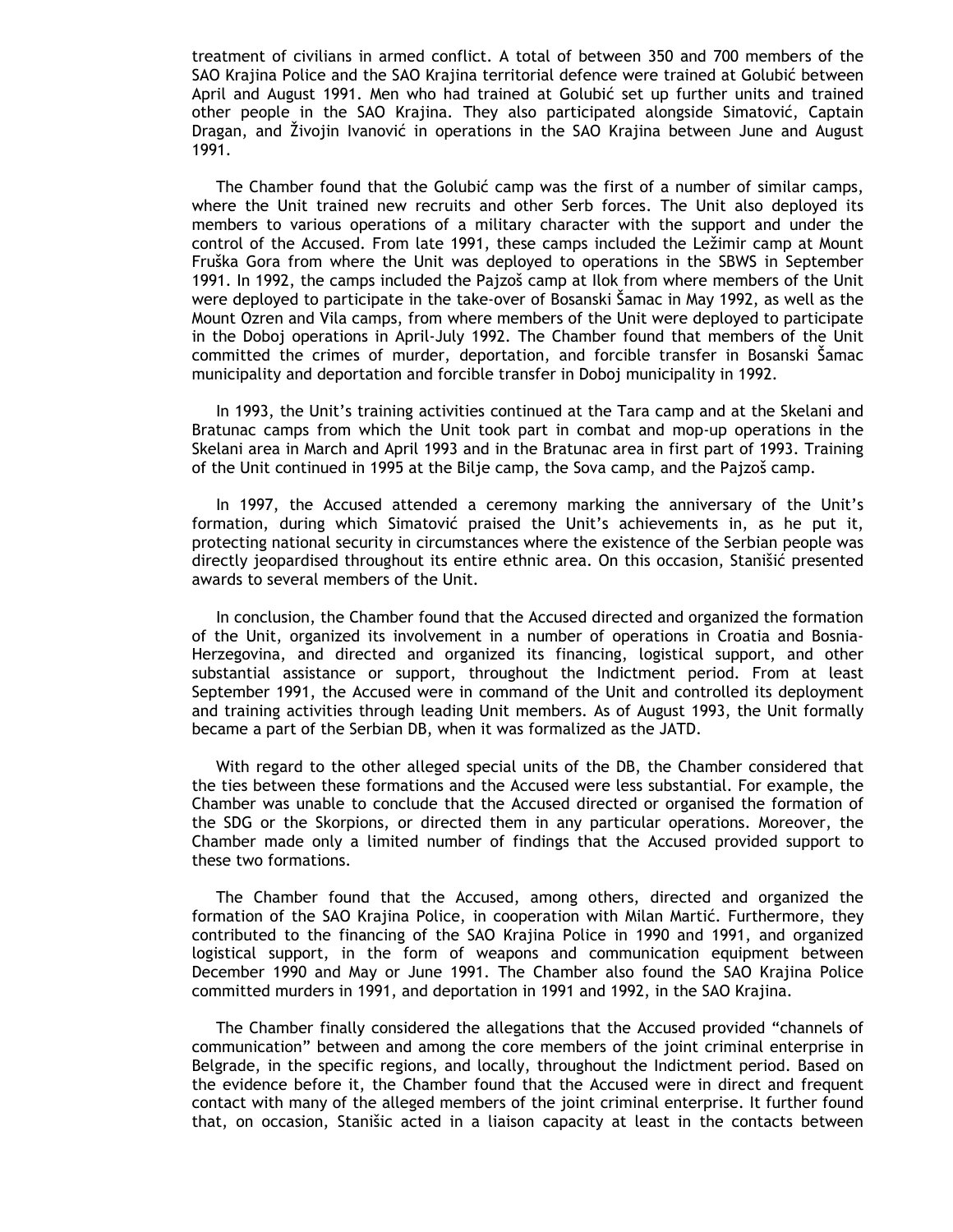Milošević and Martić, as well as Milošević and Karadžić. However, the evidence also indicated that there was regular direct contact between Milošević, Martić, Karadžić, and Babić. The majority, Judge Picard dissenting, did not consider that Jovica Stanišić had acted as a channel of communication. Further, the Chamber could not conclude that Franko Simatović had acted as a channel of communication between and among core members of the joint criminal enterprise.

 The Chamber finally considered the question of whether the Accused shared the intent of the alleged joint criminal enterprise to forcibly and permanently remove the majority of non-Serbs from large areas of Croatia and Bosnia-Herzegovina, through the commission of murder, deportation, forcible transfer, and persecution. For both Accused, the Chamber first reviewed direct evidence indicating that they shared the intent. This included evidence on actions taken and words uttered, and in this respect the Chamber paid particular attention to evidence the Prosecution had pointed to in its final trial brief. The Chamber then proceeded to examine what, if anything, could be inferred with regard to the intent from the actions by the Accused.

 With regard to Jovica Stanišić, the Prosecution pointed to a few instances of words uttered and actions taken by him that, in its view, would indicate that he shared the intent. For example, according to one witness's testimony, in September 1991 Stanišić arrived at the SAO SBWS government building in Dalj, yelling at people, and berating them because Vukovar had not surrendered yet. Stanišić then called a meeting with among others Hadžić, representatives of the JNA, and territorial defence commanders. Following this meeting Stanišić returned to Belgrade. The Chamber noted that it had not received evidence about what was discussed at the meeting called by Stanišić. The majority, Judge Picard dissenting, considered that Stanišić's action in relation to Vukovar could reasonably be interpreted as support for a successful military takeover of Vukovar.

 Having reviewed this, and other, direct evidence regarding Stanišić's intent, the majority, Judge Picard dissenting, did not consider it sufficient to establish Stanišić's intent to further the alleged common criminal purpose through the commission of crimes.

 Absent direct evidence, the Chamber examined whether intent could be inferred from Stanišić's actions during the Indictment period. In this respect, the Chamber considered in particular the Accused's actions in relation to the Unit, the SAO Krajina Police, the SDG, and the Skorpions.

 With regard to the Unit, the Chamber first recalled its findings that this formation had committed the crimes of murder, deportation, and forcible transfer first in Bosanski Šamac and then of deportation and forcible transfer in Doboj in 1992. The Chamber had further found that the Accused organised the involvement of the Unit in the operations in these municipalities. However, the evidence did not establish that the Accused personally directed the Unit during these operations or that they had issued orders or instructions to commit the aforementioned crimes. Nonetheless, given their role vis-à-vis the Unit and the scope of the crimes, the Chamber found that the Accused must have known that Unit members had committed crimes in Bosanski Šamac and that it may have been reasonably foreseeable to them that Unit members would commit crimes in Doboj. The Chamber further considered the Unit's involvement in other operations, for which the Accused had organized its involvement. These included reconnaissance activities and operations undertaken in response to military attacks by opposing forces. With the exception of the Doboj and Bosanski Šamac operations, the Chamber did not find that Unit members committed crimes during the operations in which they were involved.

 In conclusion, the majority, Judge Picard dissenting, did not consider that the only reasonable inference from Stanišić's actions with regard to the Unit was that he shared the intent to further the alleged joint criminal enterprise. Similarly, with regard to Stanišić's actions with regard to training of Serb forces, the majority, Judge Picard dissenting, did not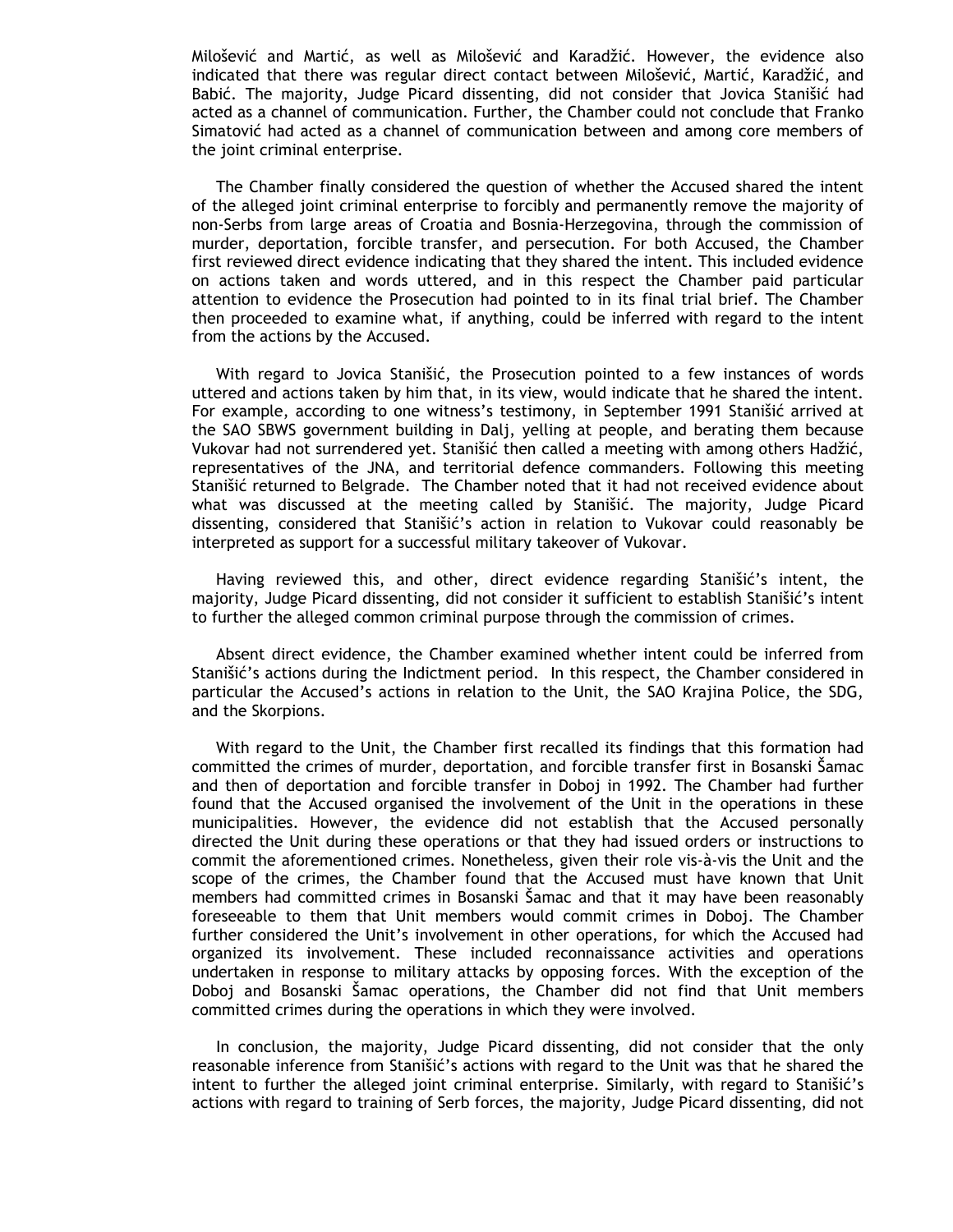consider that the only reasonable inference from the evidence was that he shared the intent to further the alleged joint criminal enterprise.

 With regard to the SAO Krajina police, the Chamber found that the members of this formation committed murders in the SAO Krajina in 1991 and deportation of between 80,000 and 100,000 Croats in the same area in 1991 and 1992. The Chamber further found that the Accused had been closely involved with the formation, logistical, and financial support of the SAO Krajina police. The Accused had also cooperated closely with Milan Martić, who had authority over this formation, and whose intent to deport non-Serbs must have been known to the Accused.

 The Chamber found that in continuing to support the SAO Krajina police and cooperate with Milan Martić from April 1991, Stanišić took the risk that the SAO Krajina police would commit crimes when establishing and maintaining Serb control over large areas of Croatia. However, the Chamber found that knowledge and acceptance of such a risk is insufficient for the first form of joint criminal enterprise liability. The majority, Judge Picard dissenting, did not consider that the only reasonable inference from Stanišić's actions with regard to the SAO Krajina Police was that he shared the intent of the alleged joint criminal enterprise.

 The majority, Judge Picard dissenting, reached the same conclusion concerning Stanišić's actions with regard to the SDG and the Skorpions.

 In making the foregoing findings, the majority, Judge Picard dissenting, allowed for the reasonable possibility that Stanišić's intent in relation to the Unit, including the training of other Serb forces, the SAO Krajina police, the SDG, and the Skorpions, was limited to establishing and maintaining Serb control over large areas of Croatia and Bosnia-Herzegovina.

 Based on the foregoing, the majority, Judge Picard dissenting, could not conclude that the only reasonable inference from the evidence on Stanišić's actions was that he shared the intent to further the common criminal purpose of forcibly and permanently removing the majority of non-Serbs from large areas of Croatia and Bosnia-Herzegovina, through the commission of murder, deportation, forcible transfer, and persecution from at least April 1991 through 1995.

 With regard to Franko Simatović, the Chamber first considered the evidence with regard to his specific actions or words uttered. In this respect, the Chamber found that Simatović participated in a discussion of the objectives of the attack on Lovinac, which included the objective to have as much of the local population leave as possible in order to establish a purely Serb territory. According to the Chamber, the evidence indicated that Simatović was at least aware of Martić's intent (and may have shared it), to forcibly remove Croat civilians from the village of Lovinac in June 1991, even if the evidence did not establish whether persons actually left Lovinac during or immediately following the attack.

 Concerning the Vukovar operations, the Chamber found that Simatović was present at a meeting prior to, and a celebration following, the fall of Vukovar. Considering that the content of the meeting was unknown to the Chamber, and noting that members of the Unit did not participate in the attack, the majority, Judge Picard dissenting, allowed as a reasonable interpretation that Simatović's intent was limited to support for the successful military take-over of Vukovar.

 The Chamber further considered evidence on Simatović's acts in relation to other military operations. This evidence indicated that these operations had been military actions directed against opposing forces and it did not indicate that any crimes had been committed during the operations.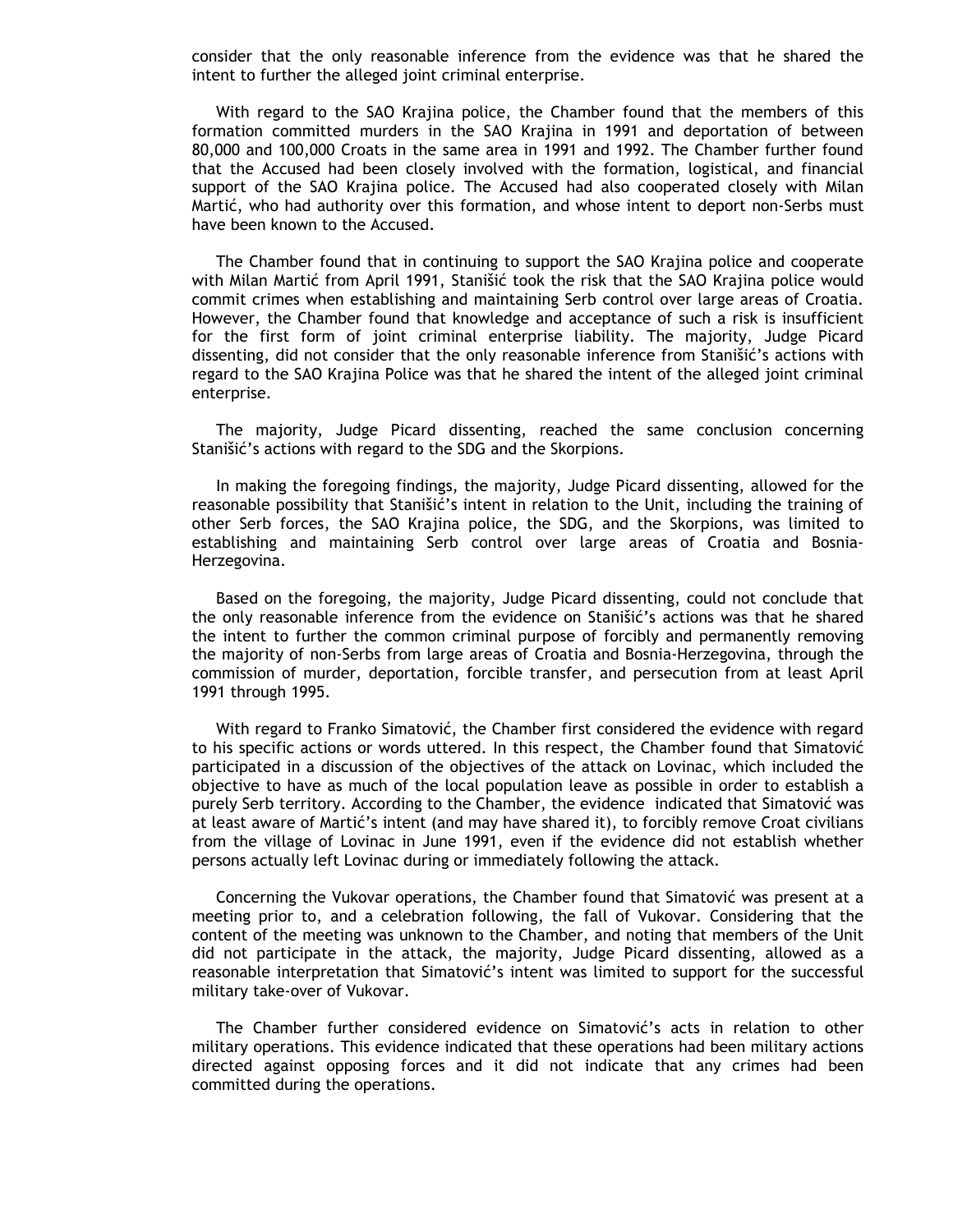Based on the foregoing, the majority, Judge Picard dissenting, was unable to conclude from the evidence on Simatović's actions, that he shared the intent to further the common criminal purpose of forcibly and permanently removing the majority of non-Serbs from large areas of Croatia and Bosnia-Herzegovina, through the commission of murder, deportation, forcible transfer, and persecution from at least April 1991 through 1995.

 The Chamber then considered the other modes of criminal liability, charged by the Prosecution.

 The Chamber found that the Prosecution had not proven beyond a reasonable doubt that the Accused planned or ordered the crimes charged in the Indictment.

 With regard to the allegations of responsibility for aiding and abetting the crimes charged in the Indictment, the Chamber primarily considered whether the Accused's acts vis-à-vis certain formations, in particular the Unit, aided and abetted any crimes.

 In this respect, and as stated before, the Chamber found that the Accused directed and organized the formation of the Unit between May and August 1991, and that from at least September 1991, the Accused were in command of the Unit and controlled its deployment and training activities through leading Unit members who acted on behalf of the Accused and were immediately subordinate to them. The Chamber further recalled its findings that the Accused organised the Unit's involvement during the Bosanski Šamac and Doboj operations in 1992, organized the training of its members at the Doboj and Pajzoš camps, and organised their financing. The Chamber found that these contributions of the Accused assisted the commission of the crimes in Bosanski Samač and Doboj.

 The majority, Judge Picard dissenting, considered that the Accused's assistance to the Bosanski Šamac and Doboj operations, and to the Unit generally, was not specifically directed towards the commission of the crimes of murder, deportation, forcible transfer, or persecution. Rather, it allowed for the reasonable conclusion that the assistance was specifically directed towards establishing and maintaining Serb control over these areas. The majority, Judge Picard dissenting, was thus unable to conclude that the assistance rendered to the Unit by the Accused aided and abetted the commission of the crimes in Doboj and Bosanski Šamac.

 The Chamber found that there were certain links, albeit looser when compared to the Unit, between the Accused and other groups, for example with the SAO Krajina Police. The Accused's contributions vis-à-vis these other groups were of a similar nature, including financing, supplying, organising involvement, supporting, and training. However, the Chamber recalled that in none of the incidents where members of these other groups committed crimes, did the Accused play any more specific role in providing assistance.

 Recalling its finding that the kind of assistance rendered to the Unit was insufficient to incur criminal responsibility as an aider and abettor, the majority, Judge Picard dissenting, was unable to conclude that the Accused aided and abetted crimes perpetrated by the SDG, the SAO Krajina Police, the Skorpions, or other groups.

Mr Stanišić, will you please stand.

 For the reasons summarised above, the Chamber by majority, Judge Picard dissenting, having considered all of the evidence and the arguments of the Parties, the Statute and the Rules, and based upon the factual and legal findings as determined in the Judgement, finds you not guilty and therefore acquits you of all Counts against you in the Indictment. The Chamber orders that you be immediately released from the United Nations Detention Unit, after the necessary practical arrangements are made.

You may be seated.